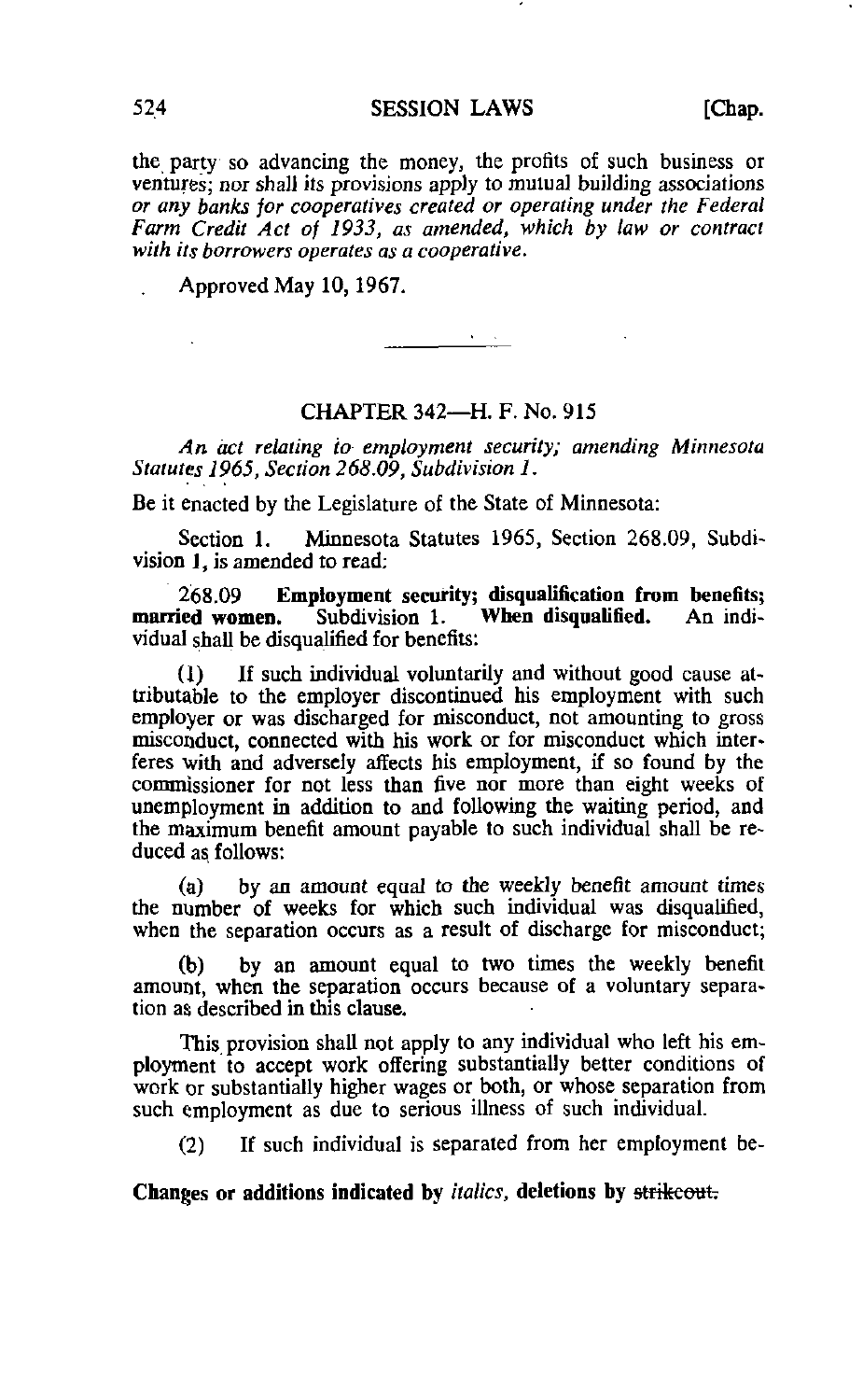cause of pregnancy or voluntarily discontinues her employment for the purpose of visiting or living with her husband, or assuming .the duties of a housewife; provided that such disqualification shall be removed by subsequent employment in insured work for a period of not less than six weeks.

(3) Twenty percent of the benefits paid to any individual whose separation occurs under any of the conditions of the foregoing clauses of this subdivision shall be used as benefits charged to the employer in determining the experience ratio of the employer from whose employment such individual so separated, provided that no employer's experience ratio shall be increased by more than one half of one percent in any 12 months period as a result of benefits charged under this section.

 $(4)$  - If such individual's unemployment was caused by separation from employment pursuant to a rule of any employer of such individual whereby any female in the employ of any such employer shall be dismissed within a period of 90 days after acquiring a marital status or after such marital status first becomes known to the employer all wage credits carned in such employment shall be eaneeled; provided, however, that:

 $(a)$  - Such rule shall have been in effect and posted continuously in a conspicuous place in each establishment of the employer's place el business net less than six months immediately preceding the date en which such marital status was acquired; and

 $(b)$  - Such individual's wages are not the only support of herself or the main support of an immediate member of her family;

(e) - Such employe? may re-employ such tndividuat for a period net exceeding 90 days in any one year without invalidating the marital rule or without affecting any previous disqualification beeause of such rule; provided that such wage credits earned in such reemployment shall not also be canceled because of such marital rule.

 $(4)$  If such individual was discharged for gross misconduct, if so found by the commissioner, for 12 weeks of unemployment in addition to and following the waiting period, which disqualification shall not be removed by subsequent employment, and provided further that the commissioner is empowered to impose a total disqualification for the benefit year and to cancel part or all of the wage credits from the last employer from whom he was so separated.

For the purpose of this clause "gross misconduct" shall be defined as misconduct involving assault and battery, or an immoral act,

Changes or additions indicated by *italics*, deletions by strikeout.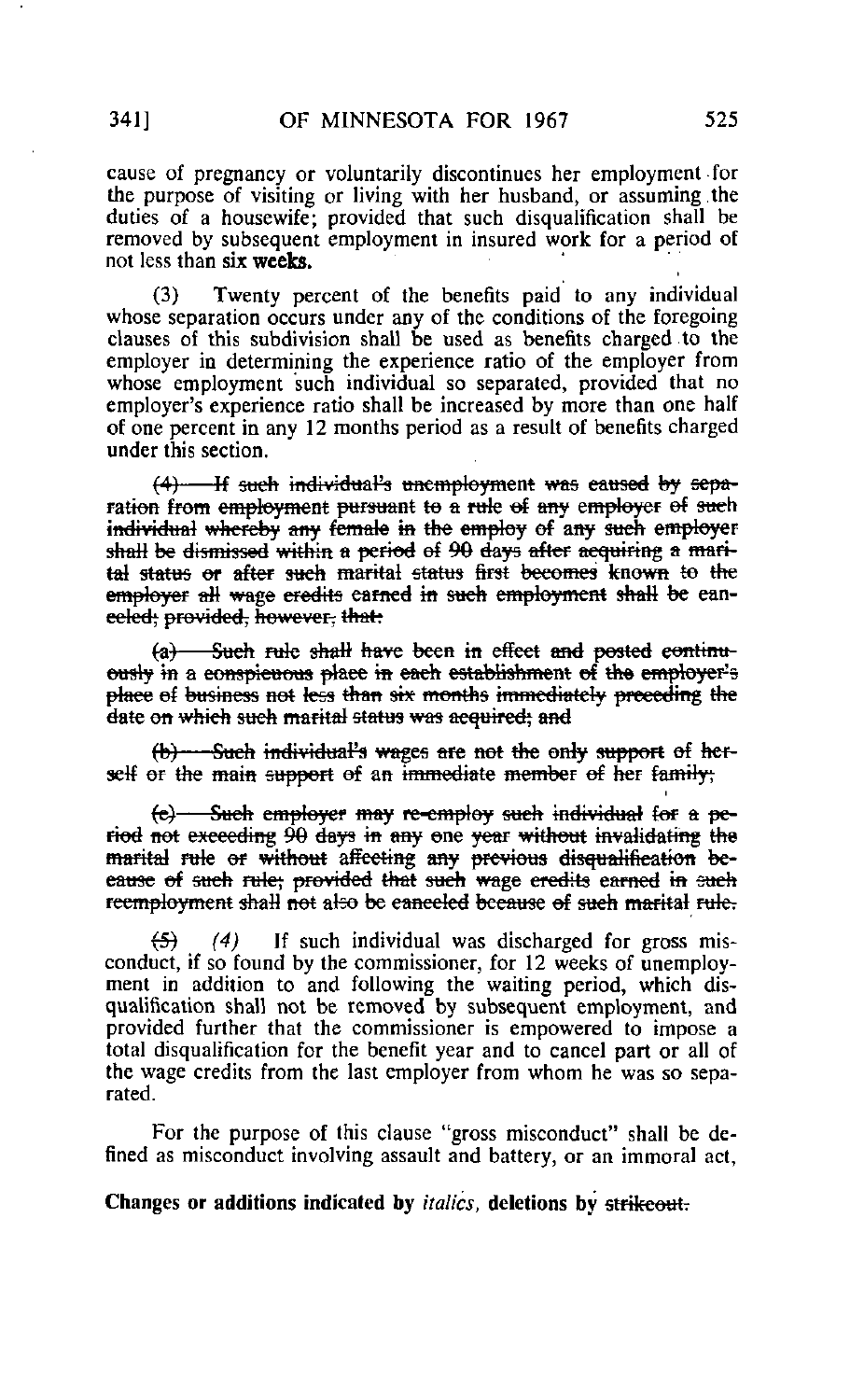or the malicious destruction of property or the theft of money or property of a value of \$50, or more.

 $(6)$  (5) If the commissioner finds that he has failed, without good cause, either to apply for available, suitable work when so directed by the employment office or the commissioner or to accept suitable work when offered him, or to return to his customary selfemployment (if any) when so directed by the commissioner, or to actively seek employment. Such disqualification shall continue for the week in- which such refusal or failure occurred and for a period of seven weeks of unemployment immediately following such refusal or failure.

(a) In determining whether or not any work is suitable for an individual, the commissioner shall consider the degree of risk involved to his health, safety, and morals, his physical fitness and prior training, his experience, his length of unemployment and prospects of securing local work in his customary occupation, and the distance of the available work from his residence.

(b) Notwithstanding any other provisions of sections 268.03 to 268.24, no work shall be deemed suitable, and benefits shall not be denied thereunder to any otherwise eligible individual for refusing to accept new work under any of the following conditions:

 $(1)$ <sup>18</sup> If the position offered is vacant due directly to a strike, lockout, or other labor dispute;

(2) If the wages, hours, or other conditions of the work offered are substantially less favorable to the individual than those prevailing for similar work in the locality;

(3) If as a condition of being employed the individual would be required to join a union or to resign from or refrain from joining any bona fide labor organization.

 $(7)$  (6) If such individual has left or partially or totally lost his employment with an employer because of a strike or other labor dispute. Such disqualification shall prevail for each week during which such strike or other labor dispute is in progress at the establishment in which he is or was employed, except that this disqualification shall not act to deny any individual the right to benefits based on employment subsequent to his separation because of a strike or other labor dispute if such an individual has in writing notified the employer involved in such strike or other labor dispute of his resignation and acceptance of his resignation and acceptance of other bona fide employment and provided further that such resignation is accepted by all parties to the strike or other labor dispute so that such

Changes or additions indicated by *italics*, deletions by strikeout-